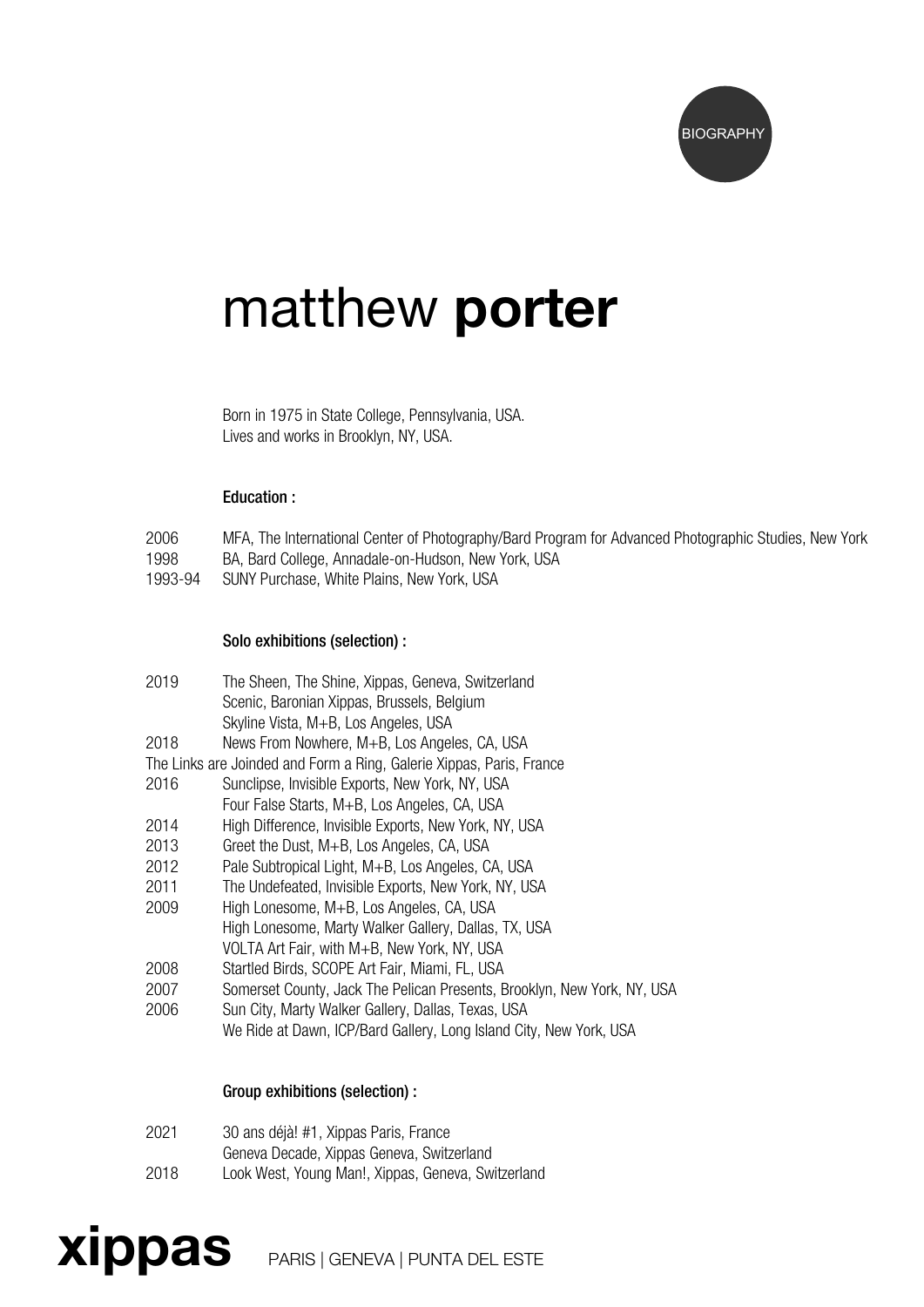

|      | Polaroids: The Disappearing, Nathalie Karg Gallery, New York, NY, USA                                                                                    |
|------|----------------------------------------------------------------------------------------------------------------------------------------------------------|
|      | High Summer, Foley Gallery, New York, NY, USA<br>Where is the Future Made?, Lishui International Photography Festival, Lishui, China                     |
|      | Victory Over the Sun: Poetics and Politics of Eclipse, KMAC Museum, Louisville, KT, USA                                                                  |
| 2017 | Endless Summer, Meyer Vogel Gallery, Charleston, SC, USA<br>AutoPhoto, Foudation Cartier, Paris, France*                                                 |
|      | Where is the Future Made?, Lishui International Photography Festival, Lishui, China                                                                      |
|      | Victory Over the Sun: The Poetics and Politics of Eclipse, KMAC Museum, Louisville, KT, USA                                                              |
|      | Endless Summer, Meyer Vogel Gallery, Charleston, SC, Etats-Unis                                                                                          |
| 2016 | A Matter of Memory: Photography as Object in the Digital Age, George Eastman Museum, Rochester, NY, USA                                                  |
|      | A Verdant Summer, Taymour Grahne, NY, USA                                                                                                                |
|      | High Summer, Foley Gallery, New York, NY, USA                                                                                                            |
|      | What's Up, Soho Revue, London, UK                                                                                                                        |
|      | Art Bandini, Arturo Bandini, Los Angeles, CA, USA                                                                                                        |
|      | Entry Point, Daniel Arts Center, Great Barrington, MA, USA                                                                                               |
| 2015 | Russian Doll, M+B, Los Angeles, CA, USA                                                                                                                  |
|      | Under Construction - New Positions in American Photography, Pioneer Works Center for Art and Innovation,                                                 |
|      | Brooklyn, NY, USA                                                                                                                                        |
| 2014 | Altarations: Built, Blended, Processed, University Galleries, Florida Atlantic University, USA *<br>Me and Benjamin, Galerie Xippas, Paris, France       |
|      | Stills, Michael Lowe Gallery, Cincinnati, OH, USA                                                                                                        |
|      | Under Construction - New Positions in American Photography, Foam, Amsterdam, The Netherlands                                                             |
| 2013 | House of Vetti, Koenig & Clinton, New York, NY, USA                                                                                                      |
|      | Spook Rock Road Josephine Meckseper, Steven Parrino, Mattew Porter, Richard Prince, Blair Thurman and                                                    |
|      | Kaz Oshiro, Galerie Franz Elbaz, Paris, France                                                                                                           |
| 2012 | After Photoshop, The Metropolitan Museum of Art, New York, NY, USA                                                                                       |
|      | There's Something Happening Here, Brancolini Grimaldi, London, UK                                                                                        |
| 2011 | Brooklyn to Nashville, ZeiherSmith pop-up gallery, Nashville, TN, USA                                                                                    |
|      | US EST, curated by Soo Kim, Pepin Moore, Los Angeles, CA, USA                                                                                            |
|      | On Wheels, brand 10 art space, Fort Worth, TX, USA                                                                                                       |
| 2010 | Perspectives 2010, curated by Brian Wallis, International Center of Photography Museum, New York, NY, USA                                                |
|      | New Work New York, curated by Tim Barber, Levi's Photo Workshop, New York, NY, USA                                                                       |
|      | The Exquisite Landscape, ICP Educational Gallery, New York, NY, USA                                                                                      |
| 2009 | Unframed, curated by Neville Wakefield, ACRIA Benefit Auction, New York, NY, USA<br>Blind Spot Magazine Benefit Auction, X Initiative, New York, NY, USA |
|      | (super)natural, New York Photo Festival, Brooklyn, NY, USA *                                                                                             |
|      | The Noble Savage and the Little Tramp, commissariat de Hannah Whitaker, Mount Tramper Arts, Mount                                                        |
|      | Tremper, NY, USA                                                                                                                                         |
|      | Meet & Cake, Roos Arts; Rosendale, NY, USA                                                                                                               |
| 2008 | The World Is All, That Is The Case, curated bt Arthur Ou, Hudson Franklin, New York, NY, USA                                                             |
|      | The Allegory of the Mountain, Mahan Gallery, Columbus, OH, USA                                                                                           |
|      | Things Are Strange, New Century Artists, New York, NY, USA                                                                                               |
|      | Group Hug, Marty Walker Gallery, Dallas TX, USA                                                                                                          |
| 2007 | The Interactive Landscape, Mount Tremper Arts Festival, Mount Tremper, New York, NY, USA                                                                 |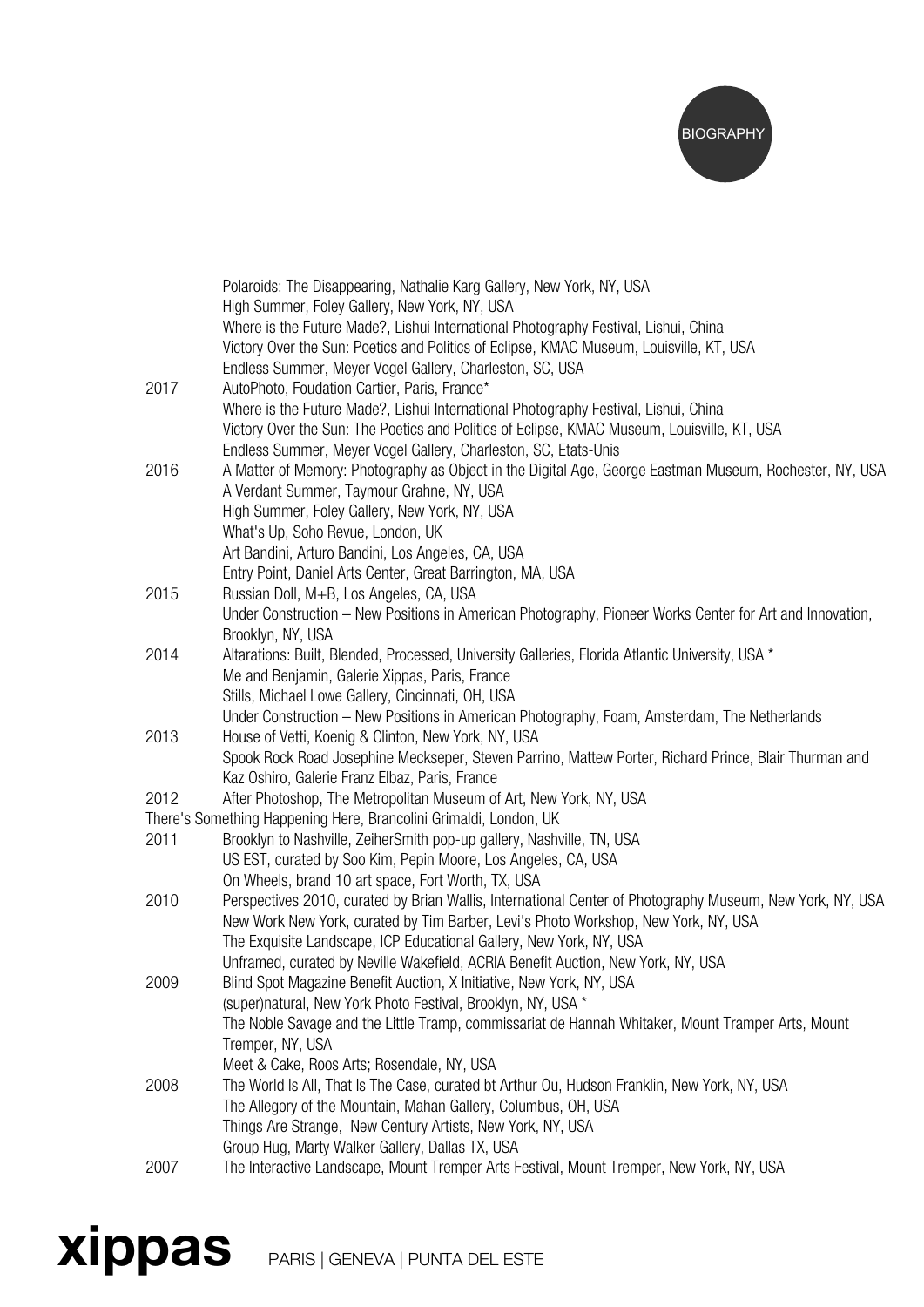

| 2005 | UNSEEN, Arnhem Mode Bienniale, Arnhem, The Netherlands<br>Art + Commerce Festival of Emerging Photographers, curated by Charlotte Cotton, The Tobacco Warehouse, |
|------|------------------------------------------------------------------------------------------------------------------------------------------------------------------|
|      | Brooklyn, NY, USA                                                                                                                                                |
|      | MFA Group Show, The Internation Center of Photography, New York, NY, USA                                                                                         |

## Curatorial projects :

- 2014 Soft Target, organized with Phil Chang, M+B, Los Angeles, CA, USA X+1, At Large Magazine, Vol.1 2012 The Crystal Chain, Invisible Exports, New York, NY, USA Blind Spot Magazine, Issue 45, curated by Hannah Whitaker
- 2010-11 Bedtime for Bonzo, M+B Gallery, Los Angeles, CA, USA
- 2010 Seven Summits, Mount Tremper Arts, Catskills, NY, USA \* Photo Contest, Canteen Magazine, Issue 6, forum, collaboration with The Brooklyn Museum's Arnold Lehman

\* catalogue

## Catalogues & monographies:

- 2019 *Matthew Porter: The Heights*, texte de Rachel Kushner, ed. Aperture Books (monography),
- 2017 *Autophoto*, Cartier Foundation, Paris
- 2016 Hostetler, Lisa. A Matter of Memory, Eastman House
- 2015 Cotton, Charlotte, Photography is Magic, Aperture Books Both Sides of Sunset, Metropolis Books *Archipelago,* MACK Books (monography)

## Bibliography :

- 2019 Gwennaëlle Gribaumont, « Quand les bolides s'envoyaient en l'air ! », La Libre Belgique, October<br>2018 Laurène Flinois « Matthew Porter Photosculoté » Beaux-Arts Magazine May 2018
- 2018 Laurène Flinois, « Matthew Porter, Photosculpté », Beaux-Arts Magazine, May 2018
- Agathe Moreaux, « Les tableaux photographiques de Matthew Porter », Figaroscope, April 25 « The links are joined and form a ring de Matthew Porter», Libération, April 21/22 Rafael Pic, « Matthew Porter, cercle et carré », Le Quotidien de l'Art, April 16 Léa Pagnier, «Matthew Porter s'expose à Paris», AD Magazine (admagazine.fr), April 13 Matthew Porter's solo debut at Galerie Xippas, Artinfo (blouinartinfo.com), April 8 «Matthew Porter, The Links Are Joined Form a Ring», L'Œil de la Photographie, April 7
- 2016 Lehman, Clair. Matthew Porter, Artforum.com Critics' Picks, December Wagley, Catherine. Four False Starts at M+B, Photograph Magazine, May/June Zellen, Jody. Recommended Exhibitions, ArtScene, March Samson, Jonah. Matthew Porter's Four False Starts' Exhibition, Cool Hunting, February 9 2015 Paradoxical Abstraction, Artpress, March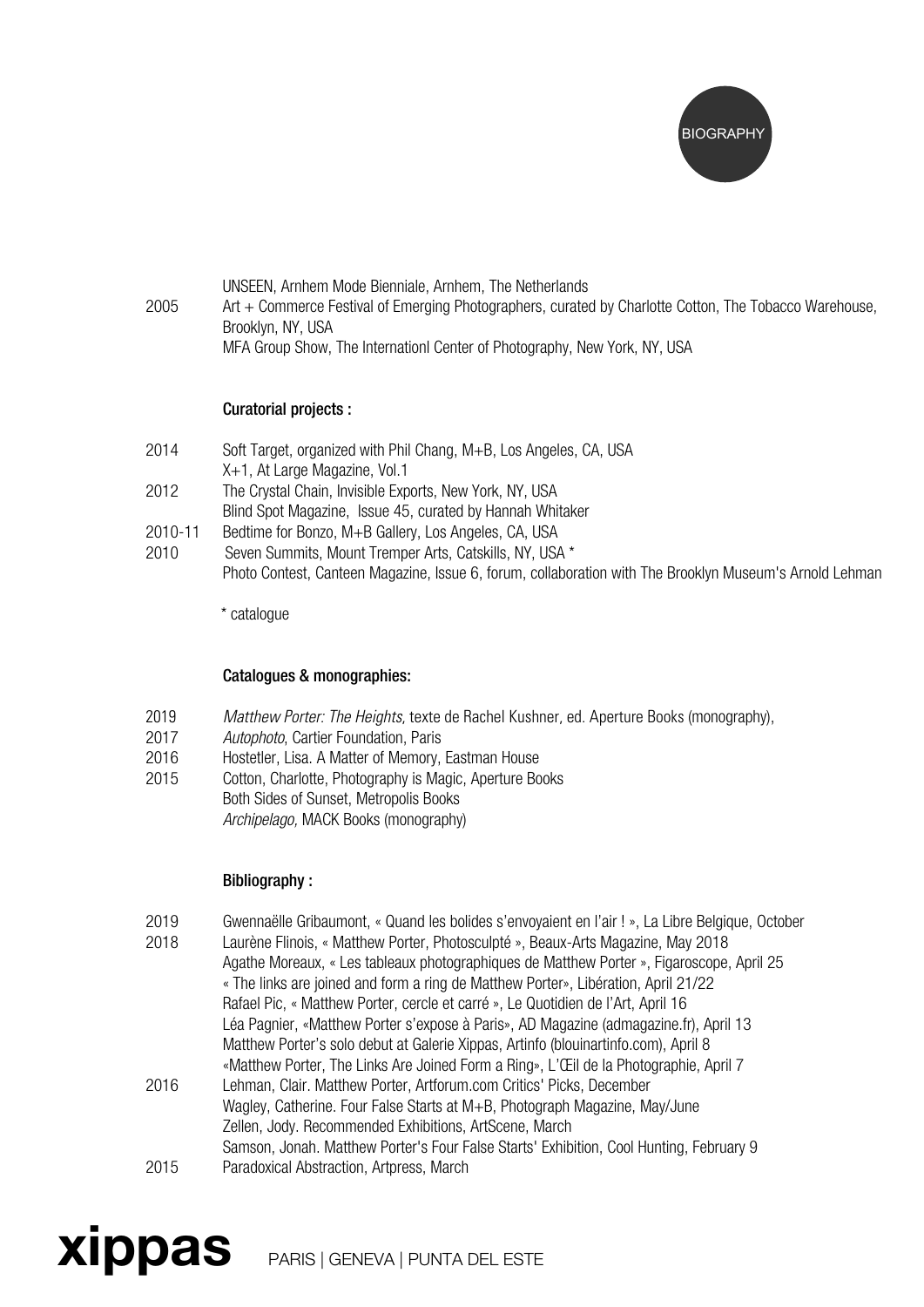

|      | Coldberg, Jorg. Matthew Porter's Archipelago, Conscientious Photography Magazine<br>Sunshine Noir, At Large Magazine, Vol. 2 |
|------|------------------------------------------------------------------------------------------------------------------------------|
|      | W. Rod Faulds and Jeanie Ambrosio, Alternations, Florida Atlantic University                                                 |
| 2014 | Fiske, Courtney. Matthew Porter, Artforum.com Critics' Picks, April                                                          |
|      | Heinrich Will. Matthew Porter: High Difference at Invisible-Exports, Observer.com, April                                     |
|      | Under Construction, Foam Magazine, issue #38                                                                                 |
| 2013 | Balhetchet, Sophie. Pale Subtropical Light, HotShoe, Winter Issue                                                            |
|      | Wagley, Catherine. Matthew Porter: Greet the Dust, photography, October Issue                                                |
|      | Still Life Comparison, IMA Magazine, Winter, Volume 6                                                                        |
|      | Rosenberg, David. Avoiding Pigeonholes: From Muscle Cars to Jane Fonda Recreations, Slate, July 18                           |
|      | Segal, David. ART: Hot Wheels In Hot Pursuit Of Artifice, The New York Times, January 13                                     |
|      | 500 Words, interview with lan Svenonius, Artforum.com, January                                                               |
| 2012 | All That is Solid Melts Into Air, Conveyor Magazine, Issue 3                                                                 |
|      | 500 Words, interview with Robert Buck, Artforum.com, February 7                                                              |
| 2011 | Paddle8 blog, guest contributor                                                                                              |
|      | Studio with Red Bag: Various Interviews, Triple Canopy, Issue 12                                                             |
|      | Diehl, Travis. Bedtime for Bonzo, Artforum.com Critics' Picks, January                                                       |
| 2010 | Johnson, Ken. Riffs on Photography (I Am Not Always a Camera), The New York Times, July                                      |

## Monographs :

- 2019 Matthew Porter: The Heights, text by Rachel Kushner, ed. Aperture Books
- 2016 Hostetler, Lisa. A Matter of Memory, Eastman House
- 2015 Archipelago, published by MACK Books

#### Academic positions & appointments :

- 2016 Part-time faculty, Rutgers, USA
- 2010-15 Part-time faculty, Parsons the New School for Design, New York, NY, USA
- 2010-11 Visiting Instructor, Pratt Institute, Brooklyn, NY, USA
- 2009-11 Faculty, International Center of Photography, New York, NY, USA<br>2009 Adiunct faculty. University of Maine. Orono. ME. USA
- Adjunct faculty, University of Maine, Orono, ME, USA

#### Artist talks & lectures:

- 2016 Guest Critic, School of Visual Arts, New York, NY, USA
- Artist lecture, University of California, Los Angeles, CA, USA
- 2015 Artist lecture, University of Cincinnati, Cincinnati, OH, USA Artist lecture, Bard College à Simon's Rock, Great Barrington, MA, USA Artist lecture, Parsons the New School for Design, New York, NY, USA